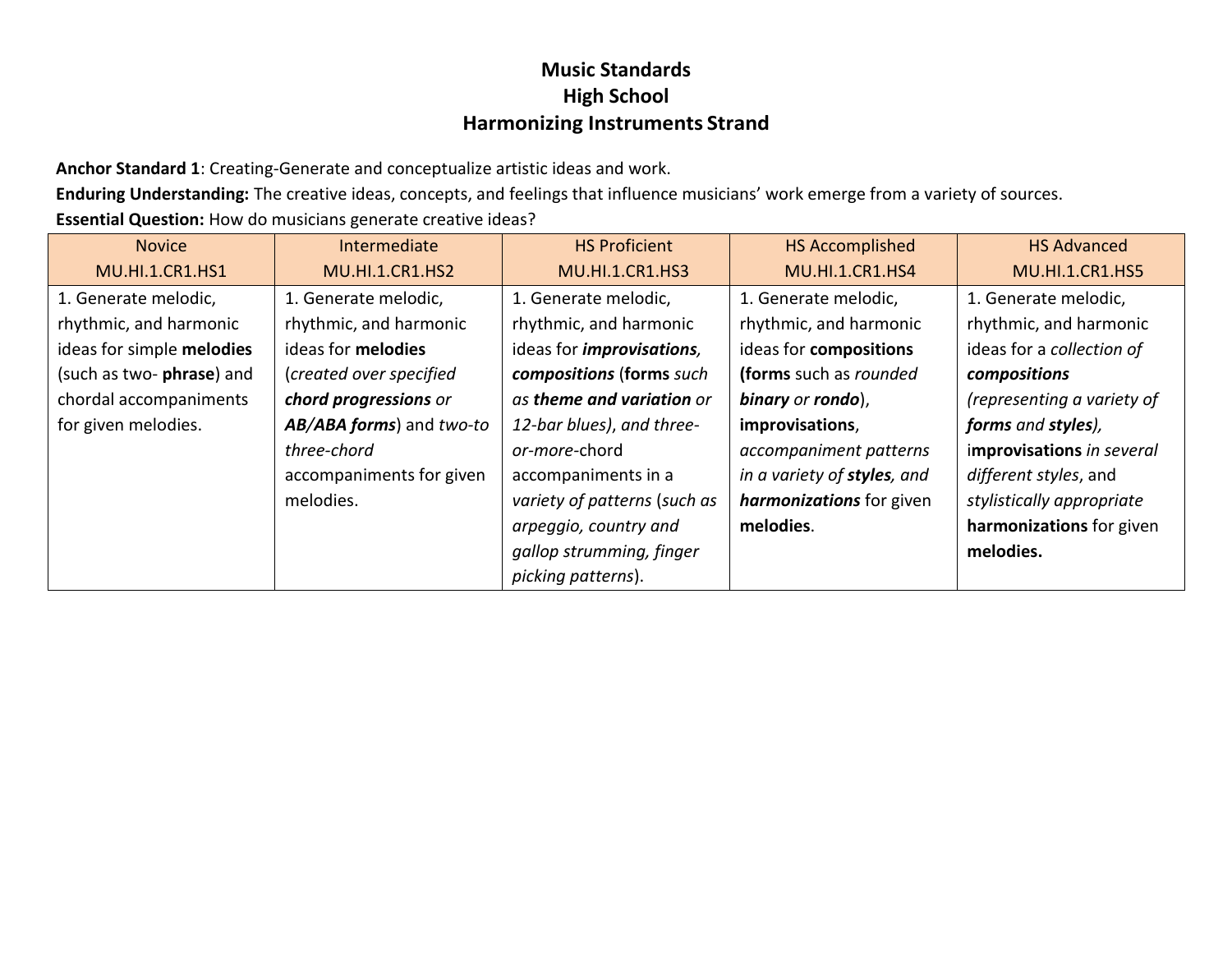**Anchor Standard 2:** Creating-Organize and develop artistic ideas and work.

**Enduring Understanding:** Musicians' creative choices are influenced by their expertise, context, and expressive intent.

**Essential Question:** How do musicians make creative decisions?

| <b>Novice</b>              | Intermediate              | <b>HS Proficient</b>         | <b>HS Accomplished</b>          | <b>HS Advanced</b>          |
|----------------------------|---------------------------|------------------------------|---------------------------------|-----------------------------|
| <b>MU.HI.2.CR2.HS1</b>     | <b>MU.HI.2.CR2.HS2</b>    | <b>MU.HI.2.CR2.HS3</b>       | <b>MU.HI.2.CR2.HS4</b>          | <b>MU.HI.2.CR2.HS5</b>      |
| 1. Select, develop, and    | 1. Select, develop, and   | 1. Select, develop, and use  | 1. Select, develop, and use     | 1. Select, develop, and use |
| use standard notation or   | use standard notation     | standard notation and        | standard notation and           | standard notation and       |
| audio/video recording to   | and audio/video           | audio/video recording to     | audio/video recording to        | audio/video recording to    |
| document melodic,          | recording to document     | document melodic,            | document melodic,               | document melodic,           |
| rhythmic, and harmonic     | melodic, rhythmic, and    | rhythmic, and harmonic       | rhythmic, and harmonic          | rhythmic, and harmonic      |
| ideas for drafts of simple | harmonic ideas for drafts | ideas for drafts of          | ideas for drafts of             | ideas for drafts of         |
| melodies (such as two-     | of melodies (created over | improvisations,              | compositions (forms such        | compositions                |
| phrase) and chordal        | specified chord           | compositions (forms such     | as rounded <b>binary</b> or     | (representing a variety of  |
| accompaniments for         | progressions or AB/ABA    | as theme and variation or    | rondo), improvisations,         | forms and styles),          |
| given melodies.            | forms) and two-to-three-  | 12-bar blues), and three-    | accompaniment patterns          | improvisations in several   |
|                            | chord accompaniments      | or-more-chord                | in a variety of styles, and     | different styles, and       |
|                            | for given melodies.       | accompaniments in a          | <i>harmonizations</i> for given | stylistically appropriate   |
|                            |                           | variety of patterns (such as | melodies.                       | harmonizations for given    |
|                            |                           | arpeggio, country and        |                                 | melodies.                   |
|                            |                           | gallop strumming, finger     |                                 |                             |
|                            |                           | picking patterns).           |                                 |                             |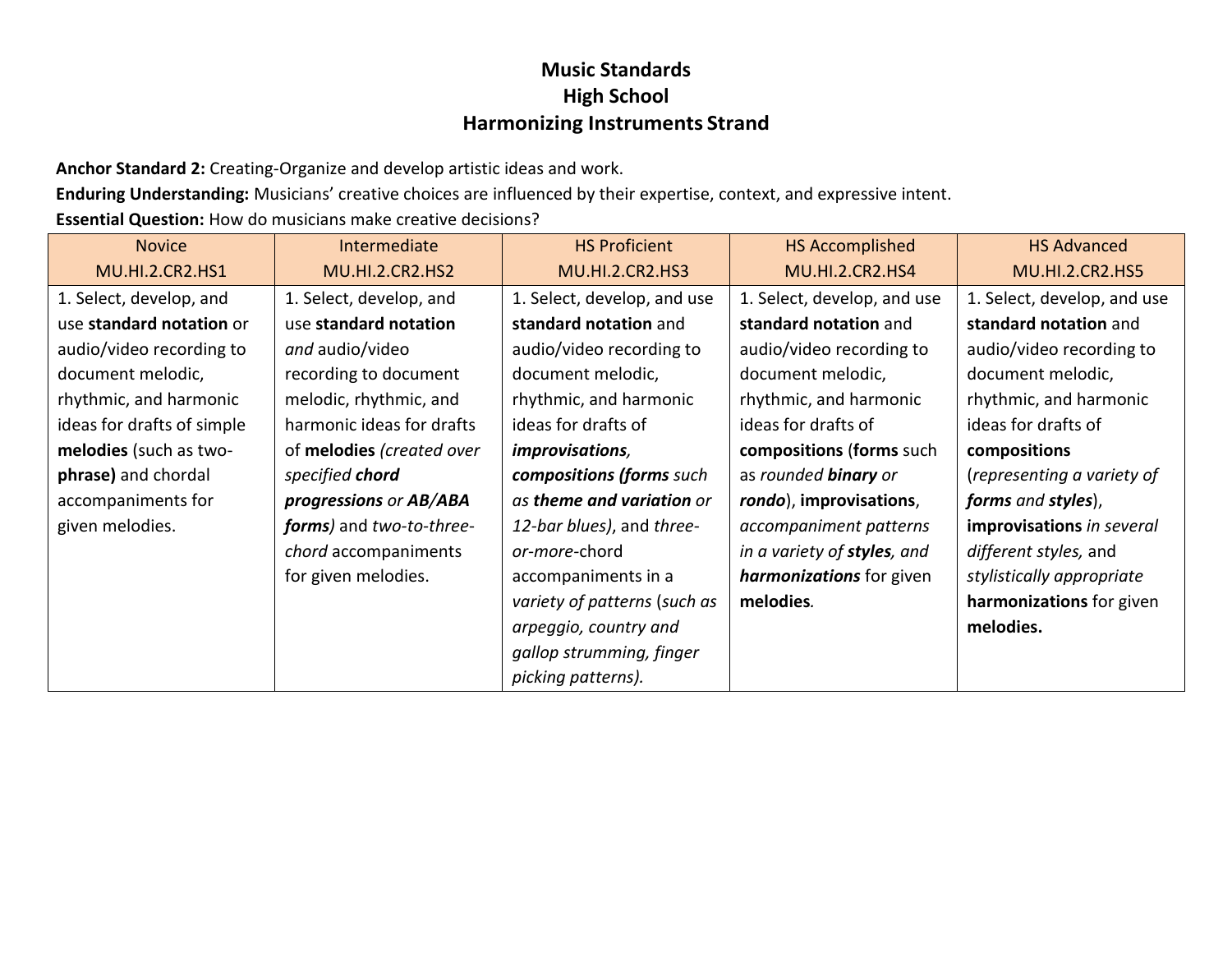**Anchor Standard 3:** Creating-Refine and complete artistic work.

**Enduring Understanding:** Musicians evaluate, and refine their work through openness to new ideas, persistence, and the application of appropriate criteria.

**Essential Question:** How do musicians improve the quality of their creative work?

| <b>Novice</b>           | Intermediate              | <b>HS Proficient</b>             | <b>HS Accomplished</b>           | <b>HS Advanced</b>           |
|-------------------------|---------------------------|----------------------------------|----------------------------------|------------------------------|
| <b>MU.HI.3.CR3.HS1</b>  | <b>MU.HI.3.CR3.HS2</b>    | <b>MU.HI.3.CR3.HS3</b>           | <b>MU.HI.3.CR3.HS4</b>           | <b>MU.HI.3.CR3.HS5</b>       |
| 1 Apply teacher-        | 1. Apply teacher-         | 1. Develop and apply             | 1. Develop and apply             | 1. Develop and apply         |
| provided criteria to    | provided criteria to      | criteria to critique,            | criteria to critique,            | criteria to critique,        |
| critique, improve, and  | critique, improve, and    | improve, and refine drafts       | improve, and refine drafts       | improve, and refine drafts   |
| refine drafts of simple | refine drafts of melodies | of <i>improvisations</i> ,       | of compositions (forms           | of compositions              |
| melodies (such as two-  | (created over specified   | compositions (forms such         | such as rounded <b>binary</b> or | (representing a variety of   |
| phrase) and chordal     | chord progressions or     | as <b>theme and variation</b> or | rondo), improvisations,          | forms and styles),           |
| accompaniments for      | AB/ABA forms) and two-    | 12-bar blues) and three-or-      | accompaniment patterns           | improvisations in a variety  |
| given melodies.         | to-three-chord            | more-chord                       | in a variety of styles, and      | of styles, and stylistically |
|                         | accompaniments for        | accompaniments in a              | harmonizations for given         | appropriate                  |
|                         | given melodies.           | variety of patterns (such as     | melodies.                        | harmonizations for given     |
|                         |                           | arpeggio, country and            |                                  | melodies.                    |
|                         |                           | gallop strumming, finger         |                                  |                              |
|                         |                           | picking patterns).               |                                  |                              |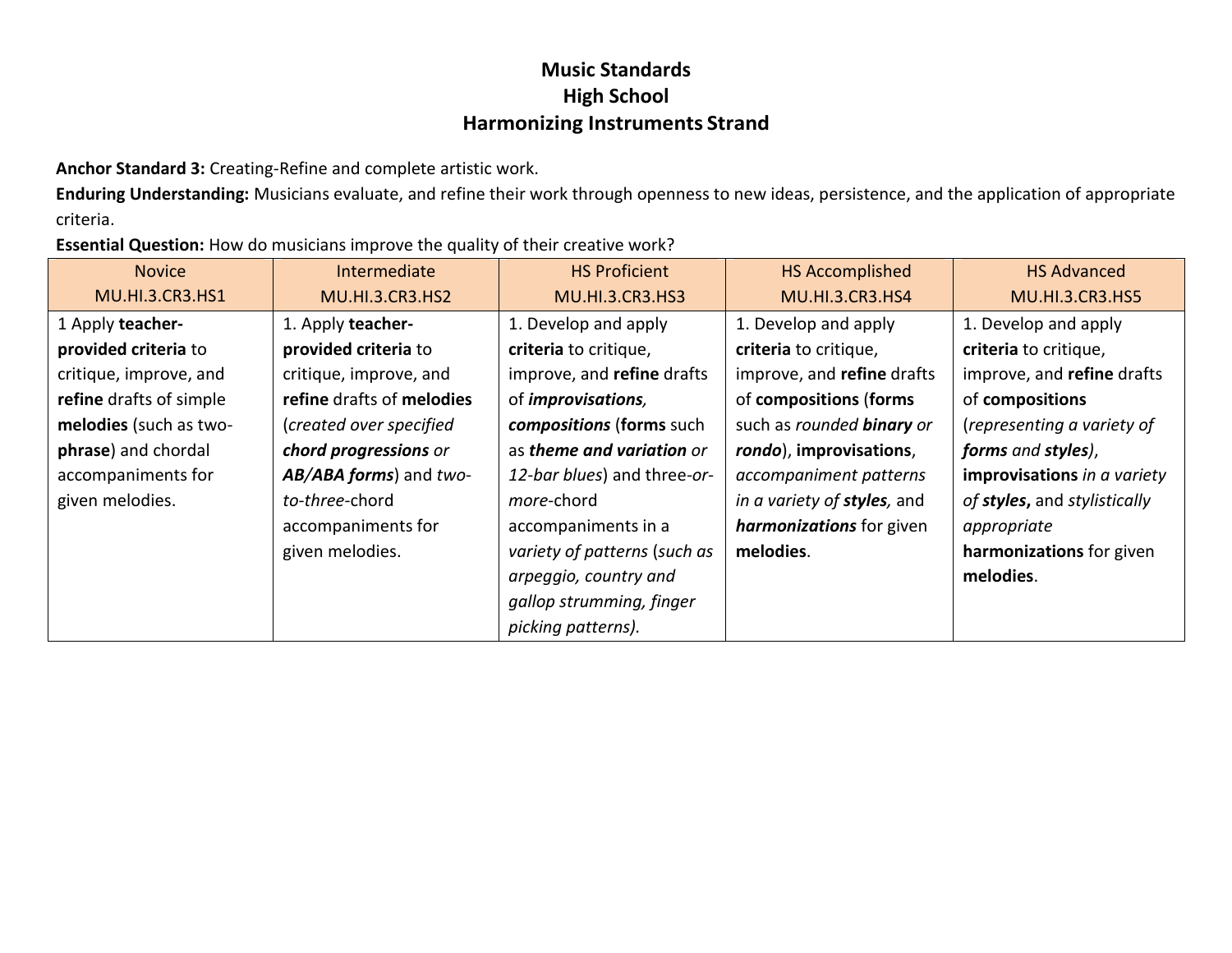**Anchor Standard 3:** Creating-Refine and complete artistic work.

**Enduring Understanding:** Musicians' presentation of creative work is the culmination of a process of creation and communication **Essential Question:** When is creative work ready to share?

| <b>Novice</b>                   | Intermediate               | <b>HS Proficient</b>         | <b>HS Accomplished</b>           | <b>HS Advanced</b>          |
|---------------------------------|----------------------------|------------------------------|----------------------------------|-----------------------------|
| 2. Share final versions of      | 2. Share final versions of | 2. Perform final versions of | 2. Perform final versions of     | 2. Perform final versions   |
| simple <b>melodies</b> (such as | melodies (created over     | <i>improvisations,</i>       | compositions (forms such         | of a collection of          |
| two-phrase) and chordal         | specified chord            | compositions (forms such     | as rounded <b>binary</b> or      | compositions                |
| accompaniments for given        | progressions or AB/ABA     | as theme and variation or    | rondo), improvisations,          | (representing a variety of  |
| melodies, demonstrating         | forms) and two-to-three-   | 12-bar blues), and three-    | accompaniment patterns in        | forms and styles),          |
| an understanding of how         | chord accompaniments       | or-more-chord                | a variety of <b>styles</b> , and | improvisations in several   |
| to develop and organize         | for given melodies,        | accompaniments in a          | harmonizations for given         | different styles, and       |
| personal musical ideas.         | demonstrating an           | variety of patterns (such as | melodies, demonstrating          | stylistically appropriate   |
|                                 | understanding of how to    | arpeggio, country and        | technical skill in applying      | harmonizations for given    |
|                                 | develop and organize       | gallop strumming, finger     | principles of                    | melodies, demonstrating     |
|                                 | personal musical ideas.    | picking patterns),           | composition/improvisation        | technical skill in applying |
|                                 |                            | demonstrating technical      | and originality in               | principles of               |
|                                 |                            | skill in applying principles | developing and organizing        | composition/improvisation   |
|                                 |                            | οf                           | musical ideas.                   | and originality in          |
|                                 |                            | composition/improvisation    |                                  | developing and organizing   |
|                                 |                            | and originality in           |                                  | musical ideas.              |
|                                 |                            | developing and organizing    |                                  |                             |
|                                 |                            | musical ideas.               |                                  |                             |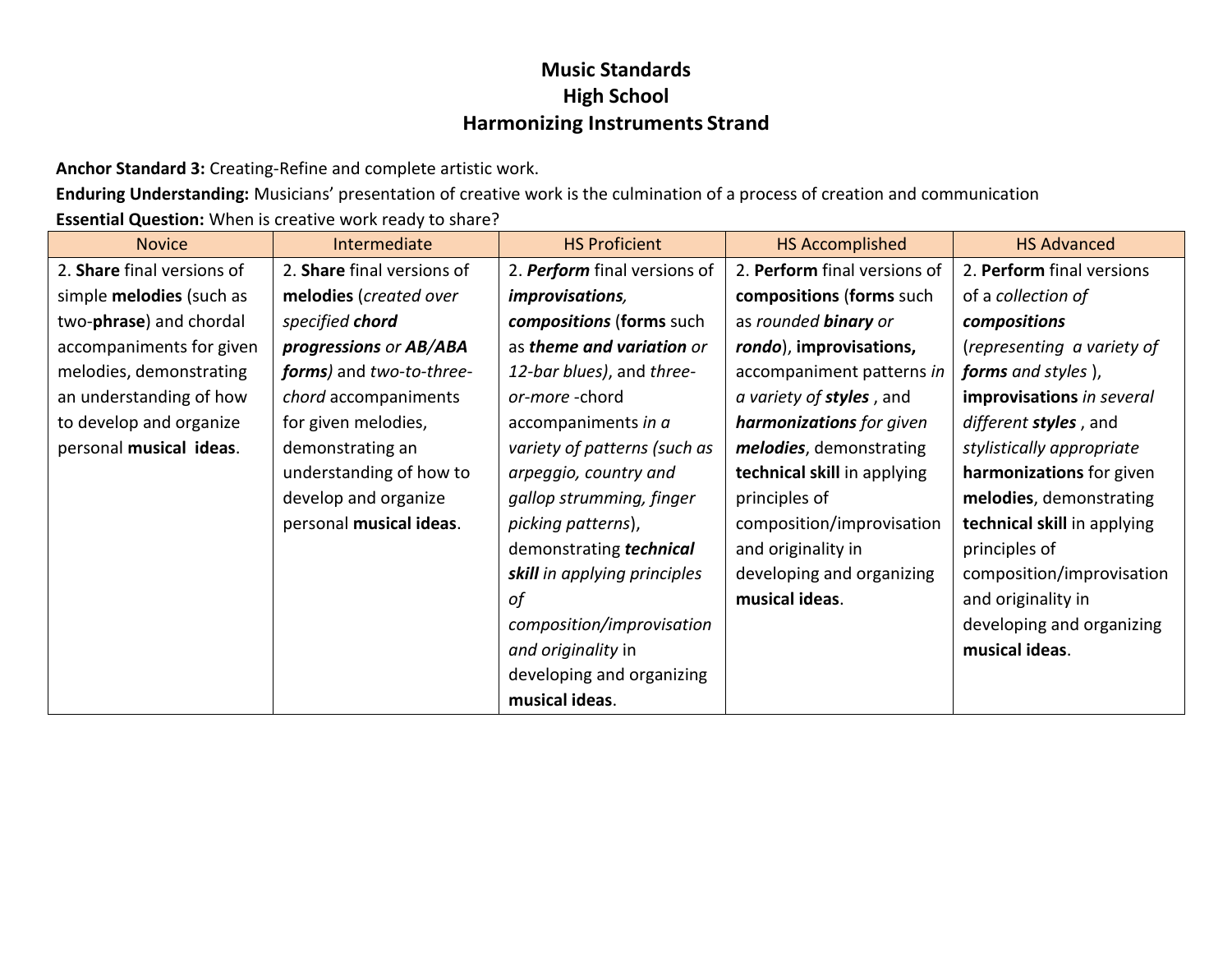**Anchor Standard 4:** Performing-Select, analyze, and interpret artistic work for presentation.

**Enduring Understanding:** Performers' interest in and knowledge of musical works, understanding of their own technical skill, and the context for a performance influence the selection of repertoire.

**Essential Question:** How do performers select repertoire?

| <b>Novice</b>               | Intermediate                      | <b>HS Proficient</b>         | <b>HS Accomplished</b>     | <b>HS Advanced</b>          |
|-----------------------------|-----------------------------------|------------------------------|----------------------------|-----------------------------|
| MU.HI.4.PR1.HS1             | <b>MU.HI.4.PR1.HS2</b>            | <b>MU.HI.4.PR1.HS3</b>       | <b>MU.HI.4.PR1.HS4</b>     | MU.HI.4.PR1.HS5             |
| 1. Describe and             | 1. Describe and                   | 1. Explain the criteria used | 1. Develop and apply       | 1. Develop and apply        |
| demonstrate how a varied    | demonstrate how a varied          | when selecting a varied      | criteria for selecting a   | criteria for selecting a    |
| repertoire of music that    | repertoire of music that          | repertoire of music for      | varied repertoire of music | varied repertoire for a     |
| includes melodies,          | includes melodies,                | individual or small group    | for individual and small   | <b>program</b> of music for |
| repertoire pieces, and      | repertoire pieces, and            | performances that include    | group performances that    | individual and small group  |
| chordal accompaniments      | chordal accompaniments            | melodies, repertoire         | include melodies,          | performances that include   |
| is selected, based on       | is selected, based on             | pieces, improvisations,      | repertoire pieces,         | melodies, repertoire        |
| personal interest, music    | personal interest, music          | and chordal                  | improvisations, and        | pieces, stylistically       |
| reading skills, and         | reading skills, and               | accompaniments in a          | chordal accompaniments     | appropriate                 |
| technical skill, as well as | technical skill (citing           | variety of patterns (such as | in a variety of styles.    | accompaniments, and         |
| the <b>context</b> of the   | technical challenges that         | arpeggio, country and        |                            | improvisations in a variety |
| performances.               | need to be addressed), as         | gallop strumming, finger     |                            | of contrasting styles.      |
|                             | well as the <b>context</b> of the | picking patterns).           |                            |                             |
|                             | performances.                     |                              |                            |                             |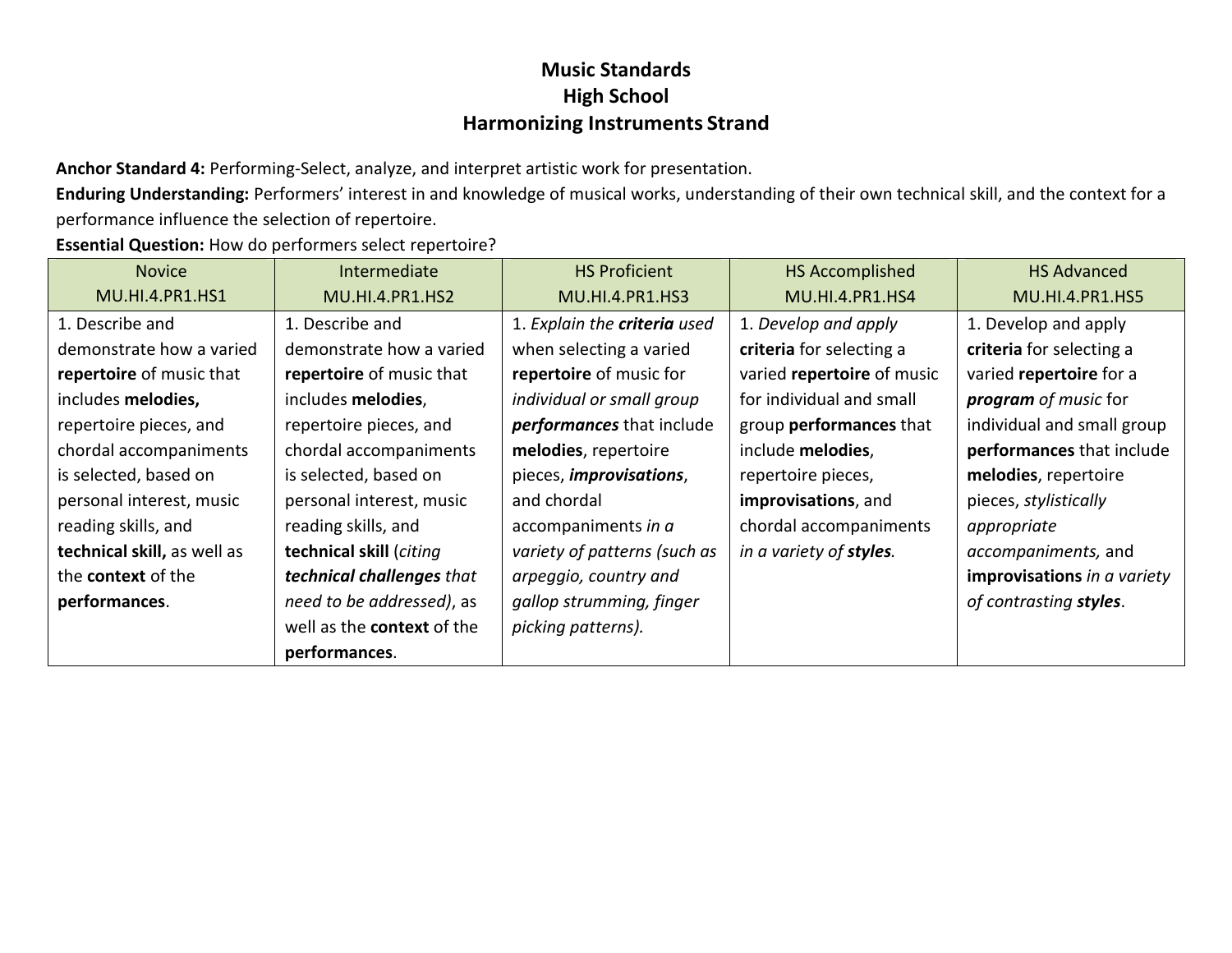**Anchor Standard 4:** Performing-Select, analyze, and interpret artistic work for presentation.

**Enduring Understanding:** Analyzing creators' context and how they manipulate elements of music provides insight into their intent and informs performance.

**Essential Question:** How does understanding the structure and context of musical works inform performance?

| <b>Novice</b>               | Intermediate                  | <b>HS Proficient</b>          | <b>HS Accomplished</b>       | <b>HS Advanced</b>           |
|-----------------------------|-------------------------------|-------------------------------|------------------------------|------------------------------|
| 2. Identify prominent       | 2. Identify prominent         | 2. Identify and describe      | 2. Identify and describe     | 2. Identify and describe     |
| melodic and harmonic        | melodic, harmonic, and        | important theoretical and     | important theoretical and    | important theoretical and    |
| characteristics in a varied | structural characteristics    | structural characteristics    | structural characteristics   | structural characteristics   |
| repertoire of music that    | and context (social,          | and context (social,          | and context (social,         | and context (social,         |
| includes melodies,          | cultural, or historical) in a | cultural, or historical) in a | cultural, and historical) in | cultural, and historical) in |
| repertoire pieces, and      | varied repertoire of music    | varied repertoire of music    | a varied repertoire of       | a varied repertoire of       |
| chordal accompaniments      | that includes melodies,       | that includes melodies,       | music that includes          | music selected for           |
| selected for performance,   | repertoire pieces, and        | repertoire pieces,            | melodies, repertoire         | performance programs         |
| including at least some     | chordal accompaniments        | <i>improvisations</i> , and   | pieces, improvisations,      | that includes melodies,      |
| based on reading standard   | selected for performance,     | chordal accompaniments        | and chordal                  | repertoire pieces,           |
| notation.                   | including at least some       | in a variety of patterns      | accompaniments in a          | stylistically appropriate    |
|                             | based on reading standard     | (such as arpeggio, country    | variety of styles.           | accompaniments, and          |
|                             | notation.                     | and gallop strumming,         |                              | improvisations in a          |
|                             |                               | finger picking patterns).     |                              | variety of contrasting       |
|                             |                               |                               |                              | styles.                      |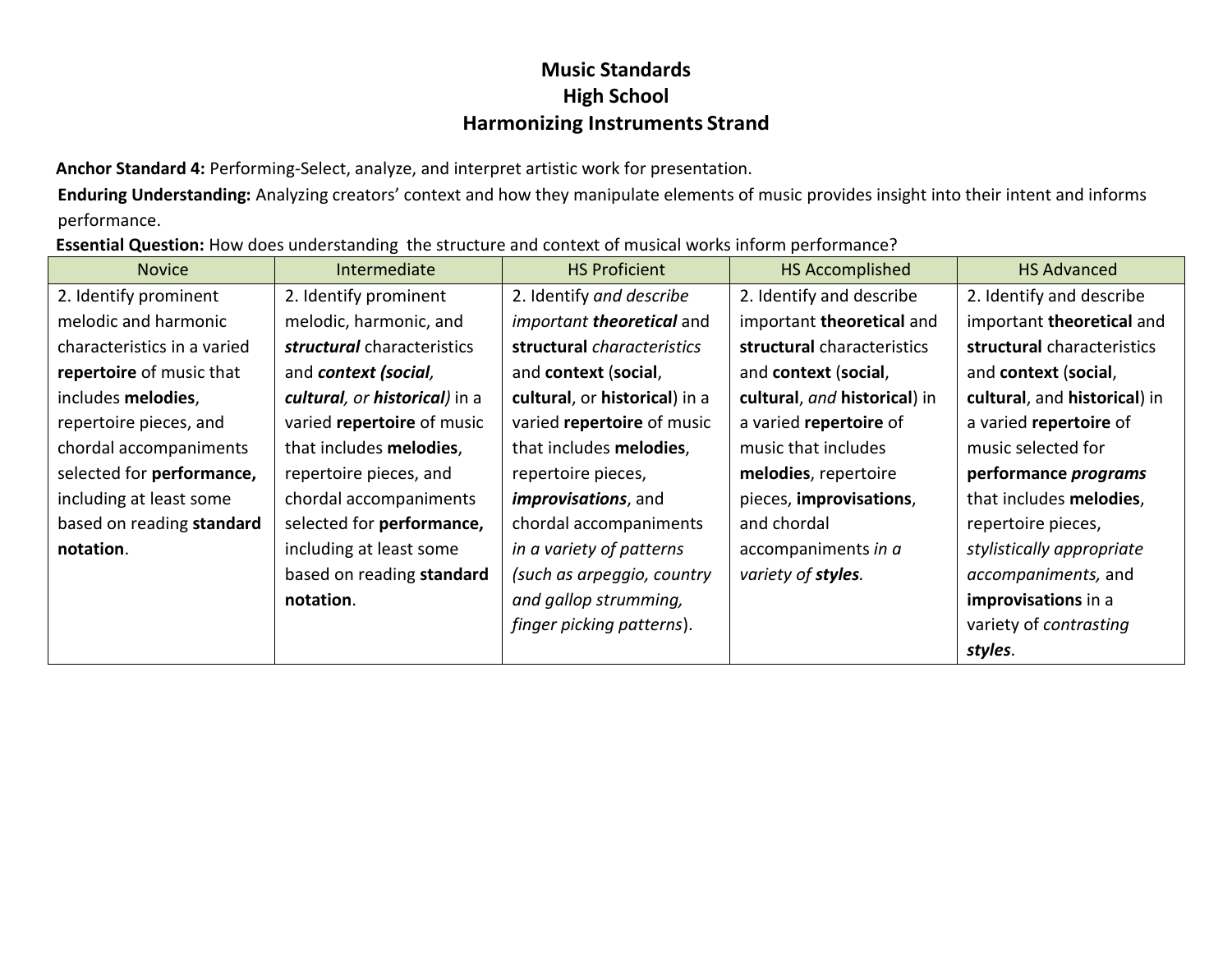**Anchor Standard 4:** Performing-Select, analyze, and interpret artistic work for presentation.

**Enduring Understanding:** Performers make interpretive decisions based on their understanding of context and expressive intent.

**Essential Question:** How do performers interpret musical works?

| <b>Novice</b>               | Intermediate                  | <b>HS Proficient</b>        | <b>HS Accomplished</b>     | <b>HS Advanced</b>             |
|-----------------------------|-------------------------------|-----------------------------|----------------------------|--------------------------------|
| 3. Demonstrate and          | 3. Demonstrate and            | 3. Describe in              | 3. Explain in              | 3. Explain and <i>present</i>  |
| describe in interpretations | describe in interpretations   | interpretations the         | interpretations the        | interpretations that           |
| an understanding of the     | an understanding of the       | context (social, cultural,  | context (social, cultural, | demonstrate and describe       |
| context and expressive      | context (social, cultural, or | or <b>historical</b> ) and  | and historical) and        | the context (social,           |
| intent in a varied          | historical) and expressive    | expressive intent in a      | expressive intent in a     | cultural, and historical)      |
| repertoire of music         | intent in a varied            | varied repertoire of music  | varied repertoire of music | and an understanding of        |
| selected for performance    | repertoire of music           | selected for performance    | selected for performance   | the creator's <b>intent</b> in |
| that includes melodies,     | selected for performance      | that includes melodies,     | that includes melodies,    | repertoire for varied          |
| repertoire pieces, and      | that includes melodies,       | repertoire pieces,          | repertoire pieces,         | programs of music that         |
| chordal accompaniments.     | repertoire pieces, and        | <i>improvisations</i> , and | improvisations, and        | include melodies,              |
|                             | chordal accompaniments.       | chordal accompaniments      | chordal accompaniments     | repertoire pieces,             |
|                             |                               | in a variety of patterns    | in a variety of styles.    | stylistically appropriate      |
|                             |                               | (such as arpeggio, country  |                            | accompaniments, and            |
|                             |                               | and gallop strumming,       |                            | improvisations in a variety    |
|                             |                               | finger picking patterns).   |                            | of contrasting styles.         |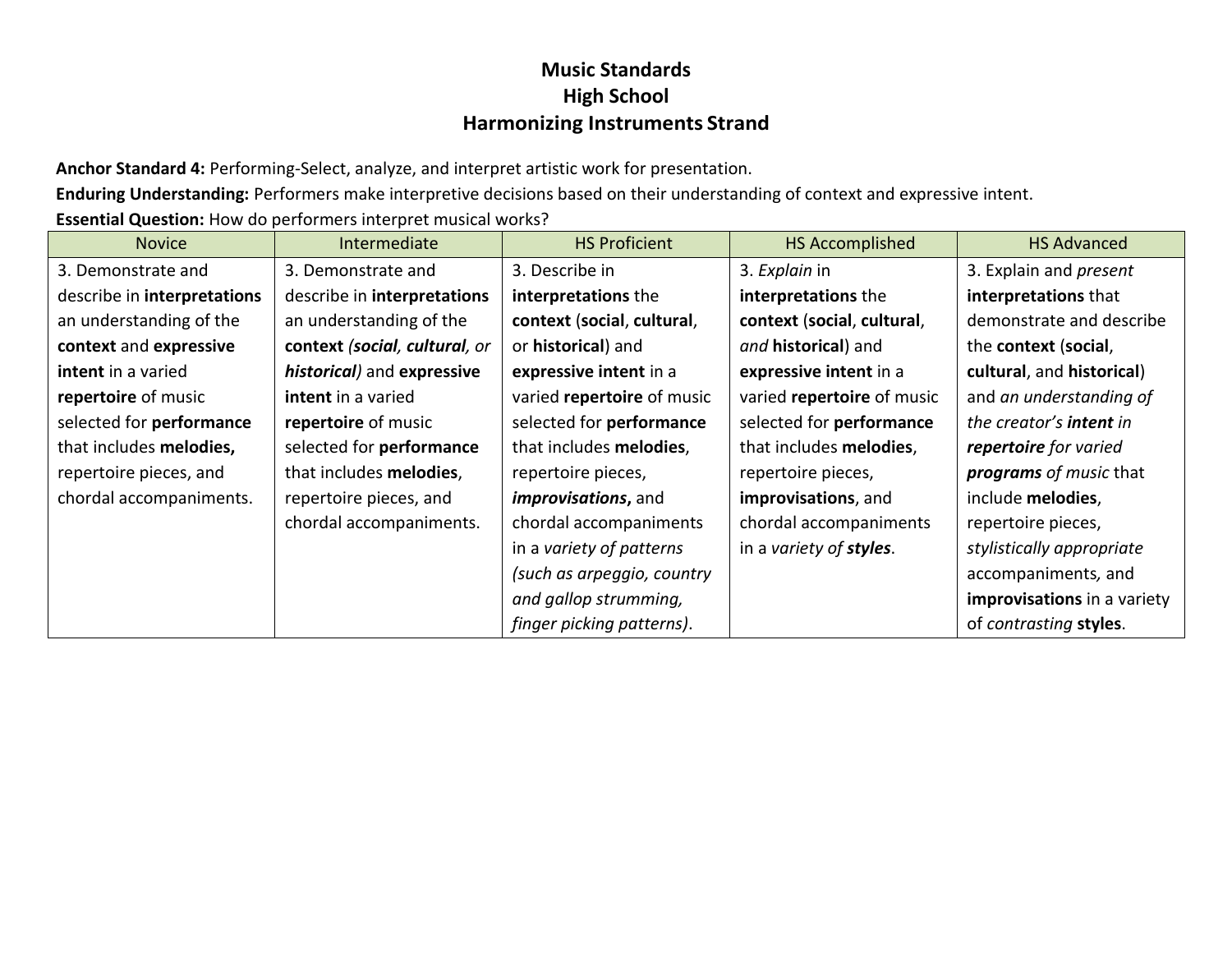**Anchor Standard 5:** Performing-Develop and refine artistic techniques and work for presentation.

**Enduring Understanding:** To express their musical ideas, musicians analyze, evaluate, and refine their performance over time through openness to new ideas, persistence, and the application of appropriate criteria.

**Essential Question:** How do musicians improve the quality of their performance?

| <b>Novice</b>                | Intermediate                        | <b>HS Proficient</b>        | <b>HS Accomplished</b>      | <b>HS Advanced</b>          |
|------------------------------|-------------------------------------|-----------------------------|-----------------------------|-----------------------------|
| <b>MU.HI.5.PR2.HS1</b>       | <b>MU.HI.5.PR2.HS2</b>              | <b>MU.HI.5.PR2.HS3</b>      | <b>MU.HI.5.PR2.HS4</b>      | <b>MU.HI.5.PR2.HS5</b>      |
| 1. Apply teacher-provided    | 1. Apply teacher-provided           | 1. Develop and apply        | 1. Develop and apply        | 1. Develop and apply        |
| criteria to critique         | criteria to critique                | criteria to critique        | criteria to critique        | criteria, including         |
| individual performances of   | individual performances of          | individual and small group  | individual and small group  | feedback from multiple      |
| a varied repertoire of       | a varied repertoire of              | performances of a varied    | performances of a varied    | sources, to critique varied |
| music that includes          | music that includes                 | repertoire of music that    | repertoire of music that    | <i>programs</i> of music    |
| melodies, repertoire         | melodies, repertoire                | includes melodies,          | includes melodies,          | repertoire (melodies,       |
| pieces, and chordal          | pieces, and chordal                 | repertoire pieces,          | repertoire pieces,          | repertoire pieces,          |
| accompaniments selected      | accompaniments selected             | <i>improvisations</i> , and | improvisations, and         | stylistically appropriate   |
| for performance, and         | for performance, and                | chordal accompaniments      | chordal accompaniments      | accompaniments,             |
| apply practice strategies to | <i>identify</i> practice strategies | in a variety of patterns    | in a variety of styles, and | improvisations in a variety |
| address performance          | to address performance              | (such as arpeggio, country  | create rehearsal strategies | of contrasting styles)      |
| challenges and refine the    | challenges and refine the           | and gallop strumming,       | to address performance      | selected for individual and |
| performances.                | performances.                       | finger picking patterns),   | challenges and refine the   | small group performance,    |
|                              |                                     | and create rehearsal        | performances.               | and create rehearsal        |
|                              |                                     | strategies to address       |                             | strategies to address       |
|                              |                                     | performance challenges      |                             | performance challenges      |
|                              |                                     | and refine the              |                             | and refine the              |
|                              |                                     | performances.               |                             | performances.               |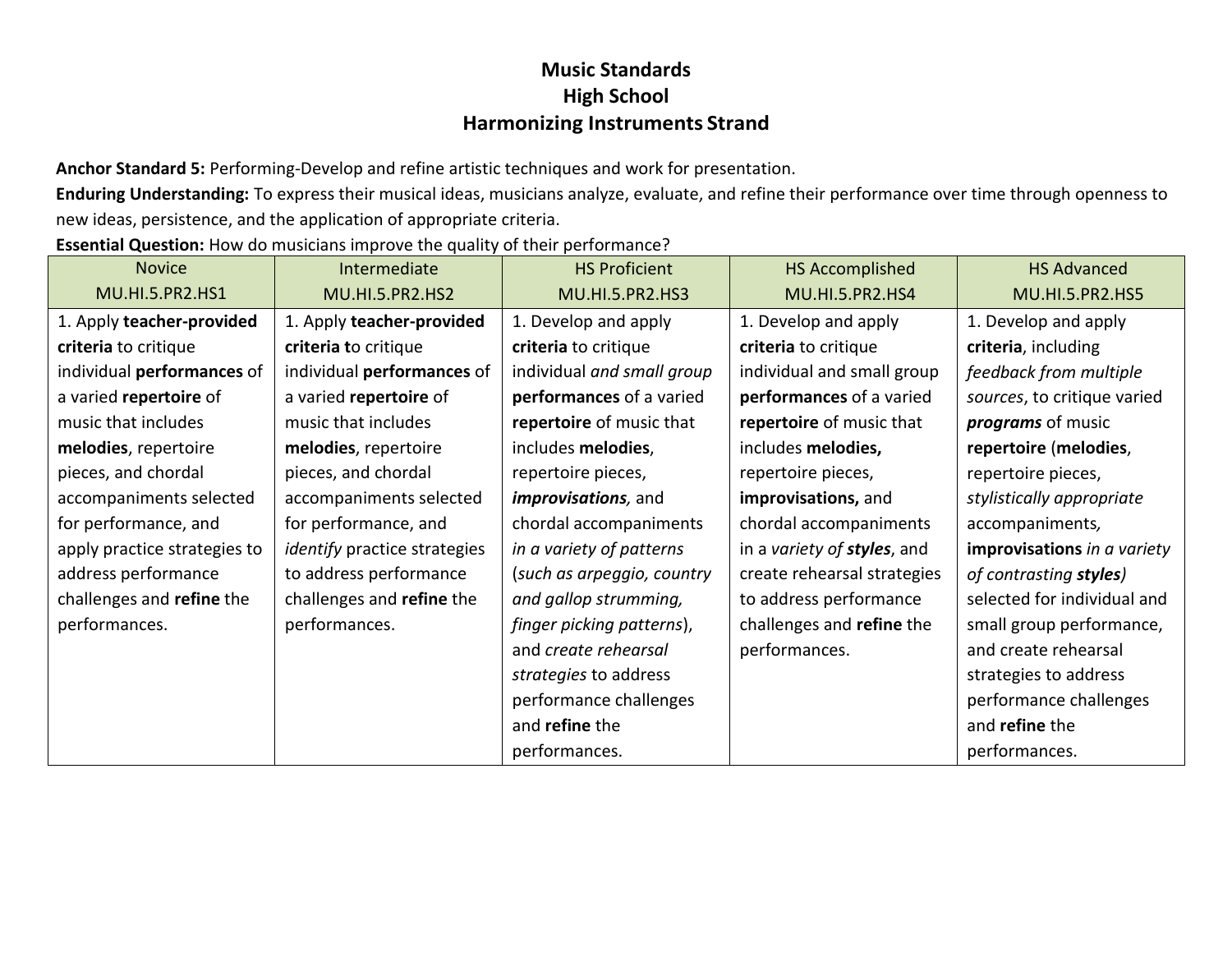**Anchor Standard 6:** Performing-Convey meaning through the presentation of artistic work.

**Enduring Understanding:** Musicians judge performance based on criteria that vary across time, place, and cultures. The context and how a work is presented influence the audience response.

**Essential Question:** When is a performance judged ready to present? How do context and the manner in which musical work is presented influence audience response?

| <b>Novice</b>             | Intermediate               | <b>HS Proficient</b>        | HS Accomplished            | <b>HS Advanced</b>             |
|---------------------------|----------------------------|-----------------------------|----------------------------|--------------------------------|
| MU.HI.6.PR3.HS1           | MU.HI.6.PR3.HS2            | MU.HI.6.PR3.HS3             | MU.HI.6.PR3.HS4            | MU.HI.6.PR3.HS5                |
| 1. Perform with           | 1. Perform with            | 1. Perform with             | 1. Perform with            | 1. Perform with                |
| expression and technical  | expression and technical   | expression and technical    | expression and technical   | expression and technical       |
| accuracy in individual    | accuracy in individual     | accuracy, in individual and | accuracy, in individual    | accuracy, in individual        |
| performances of a varied  | performances of a varied   | small group                 | and small group            | and small group                |
| repertoire of music that  | repertoire of music that   | performances, a varied      | performances, a varied     | performances, a varied         |
| includes melodies,        | includes melodies,         | repertoire of music that    | repertoire of music that   | repertoire for <i>programs</i> |
| repertoire pieces, and    | repertoire pieces, and     | includes melodies,          | includes melodies,         | of music that includes         |
| chordal accompaniments,   | chordal accompaniments,    | repertoire pieces,          | repertoire pieces,         | melodies, repertoire           |
| demonstrating             | demonstrating sensitivity  | <i>improvisations</i> , and | improvisations, and        | pieces, stylistically          |
| understanding of the      | to the audience and an     | chordal accompaniments      | chordal accompaniments     | appropriate                    |
| audience and the context. | understanding of the       | in a variety of patterns    | in a variety of styles,    | accompaniments, and            |
|                           | context (social, cultural, | (such as arpeggio, country  | demonstrating sensitivity  | improvisations in a            |
|                           | or historical).            | and gallop strumming,       | to the audience and an     | variety of contrasting         |
|                           |                            | finger picking patterns),   | understanding of the       | styles, demonstrating          |
|                           |                            | demonstrating sensitivity   | context (social, cultural, | sensitivity to the             |
|                           |                            | to the audience and an      | and historical).           | audience and an                |
|                           |                            | understanding of the        |                            | understanding of the           |
|                           |                            | context (social, cultural,  |                            | context (social, cultural,     |
|                           |                            | or historical).             |                            | and historical).               |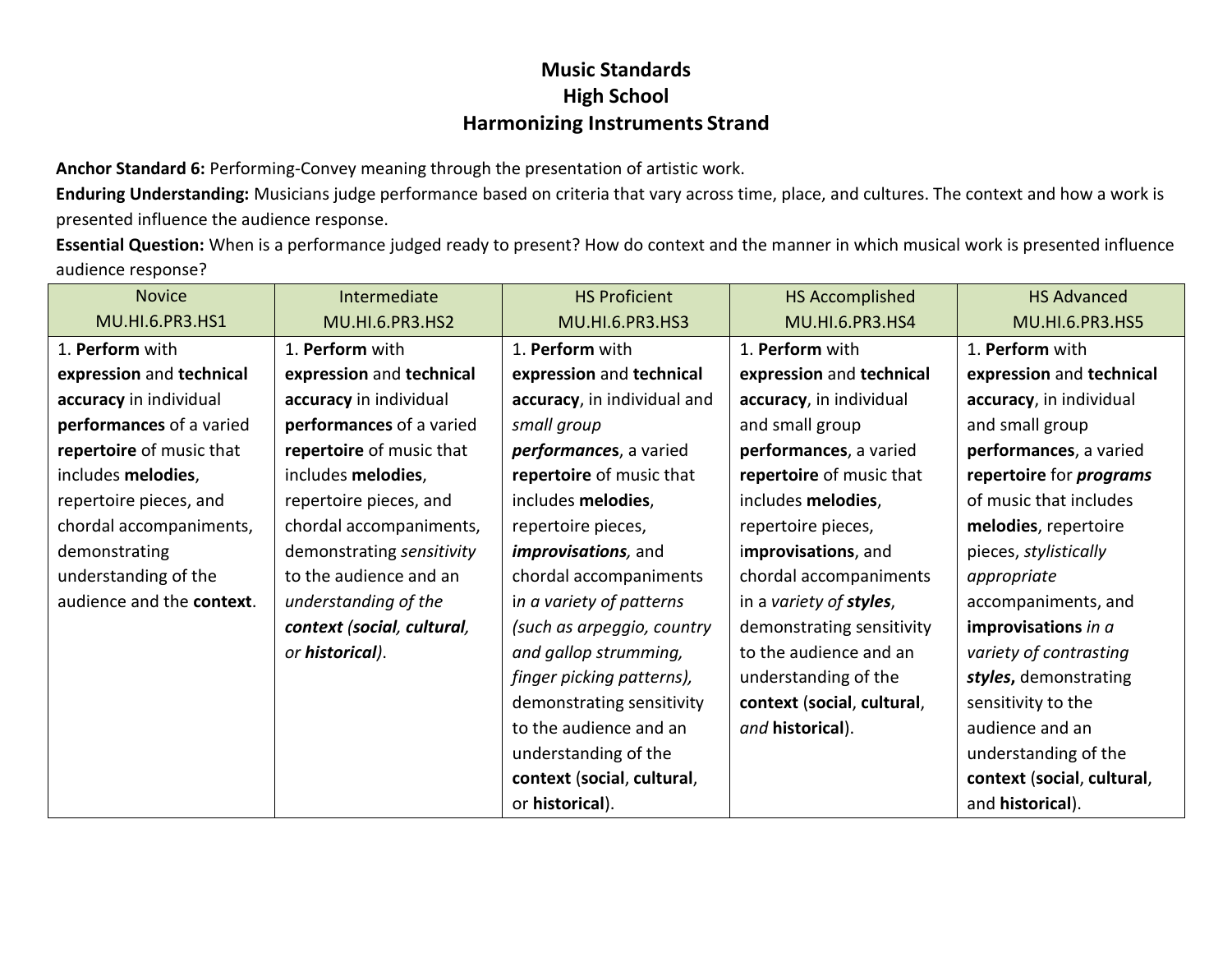**Anchor Standard 7:** Responding-Perceive and analyze artistic work.

**Enduring Understanding:** Individuals' selection of musical works is influenced by their interests, experiences, understandings, and purposes. **Essential Question:** How do individuals choose music to experience?

| <b>Novice</b>             | Intermediate                    | <b>HS Proficient</b>        | HS Accomplished             | <b>HS Advanced</b>         |
|---------------------------|---------------------------------|-----------------------------|-----------------------------|----------------------------|
| MU.HI.7.RE1.HS1           | MU.HI.7.RE1.HS2                 | MU.HI.7.RE1.HS3             | MU.HI.7.RE1.HS4             | MU.HI.7.RE1.HS5            |
| 1. Demonstrate and        | 1. Explain reasons for          | 1. Apply criteria to select | 1. Apply criteria to select | 1. Select, describe, and   |
| describe reasons for      | selecting music citing          | music for a variety of      | music for a variety of      | compare a variety of       |
| selecting music, based on | characteristics found in the    | purposes, justifying        | purpose, justifying choices | individual and small group |
| characteristics found in  | music and <b>connections</b> to | choices citing knowledge    | citing knowledge of music   | musical programs from      |
| the music and             | interest, purpose, and          | of the music and the        | and specified purpose and   | varied cultures, genres,   |
| connections to interest,  | context.                        | specified purpose and       | context.                    | and historical periods.    |
| purpose or personal       |                                 | context.                    |                             |                            |
| experience.               |                                 |                             |                             |                            |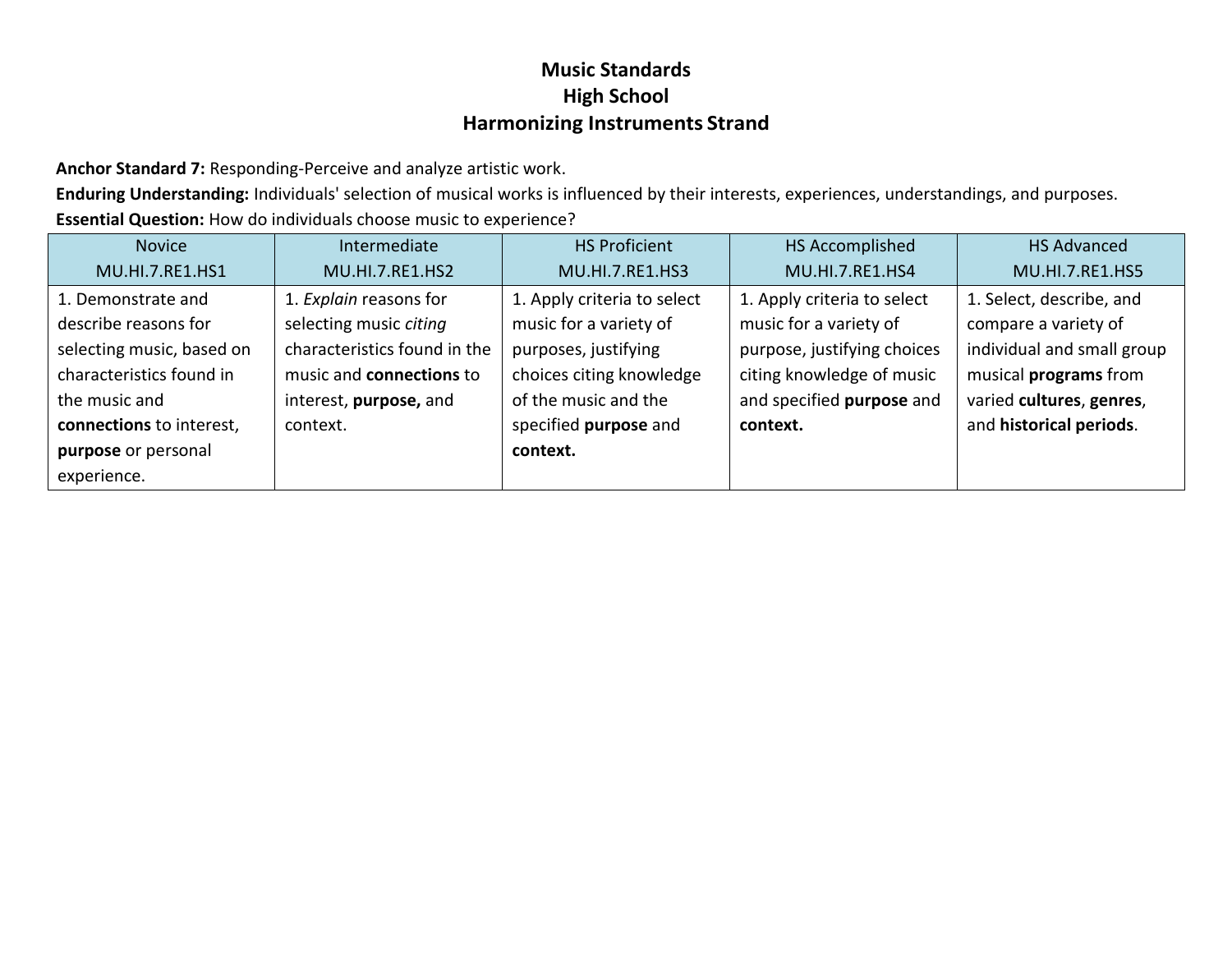**Anchor Standard 7:** Responding-Perceive and analyze artistic work.

**Enduring Understanding:** Response to music is informed by analyzing context (social, cultural, and historical) and how creator(s) or performer(s) manipulate the elements of music.

| Essential Question: How does understanding the structure and context of music inform a response? |  |
|--------------------------------------------------------------------------------------------------|--|
|--------------------------------------------------------------------------------------------------|--|

| <b>Novice</b>                 | Intermediate               | <b>HS Proficient</b>              | HS Accomplished             | <b>HS Advanced</b>         |
|-------------------------------|----------------------------|-----------------------------------|-----------------------------|----------------------------|
| 2. Demonstrate and            | 2. Describe how the way    | 2. Compare passages in            | 2. Explain how the analysis | 2. Demonstrate and         |
| explain, citing evidence,     | that the elements of music | musical selections and            | of the structures and       | justify how the structural |
| the use of repetition,        | are manipulated and        | explain how the                   | context (social, cultural,  | characteristics function   |
| similarities and contrasts in | knowledge of the context   | elements of music and             | and <b>historical</b> ) of  | within a variety of        |
| musical selections and how    | (social and cultural)      | context (social, cultural,        | contrasting musical         | musical selections, and    |
| these and knowledge of        | inform the response.       | or <b>historical</b> ) inform the | selections inform the       | distinguish how context    |
| the context (social or        |                            | response.                         | response.                   | (social, cultural, and     |
| cultural) inform the          |                            |                                   |                             | historical) and creative   |
| response.                     |                            |                                   |                             | decisions inform the       |
|                               |                            |                                   |                             | response.                  |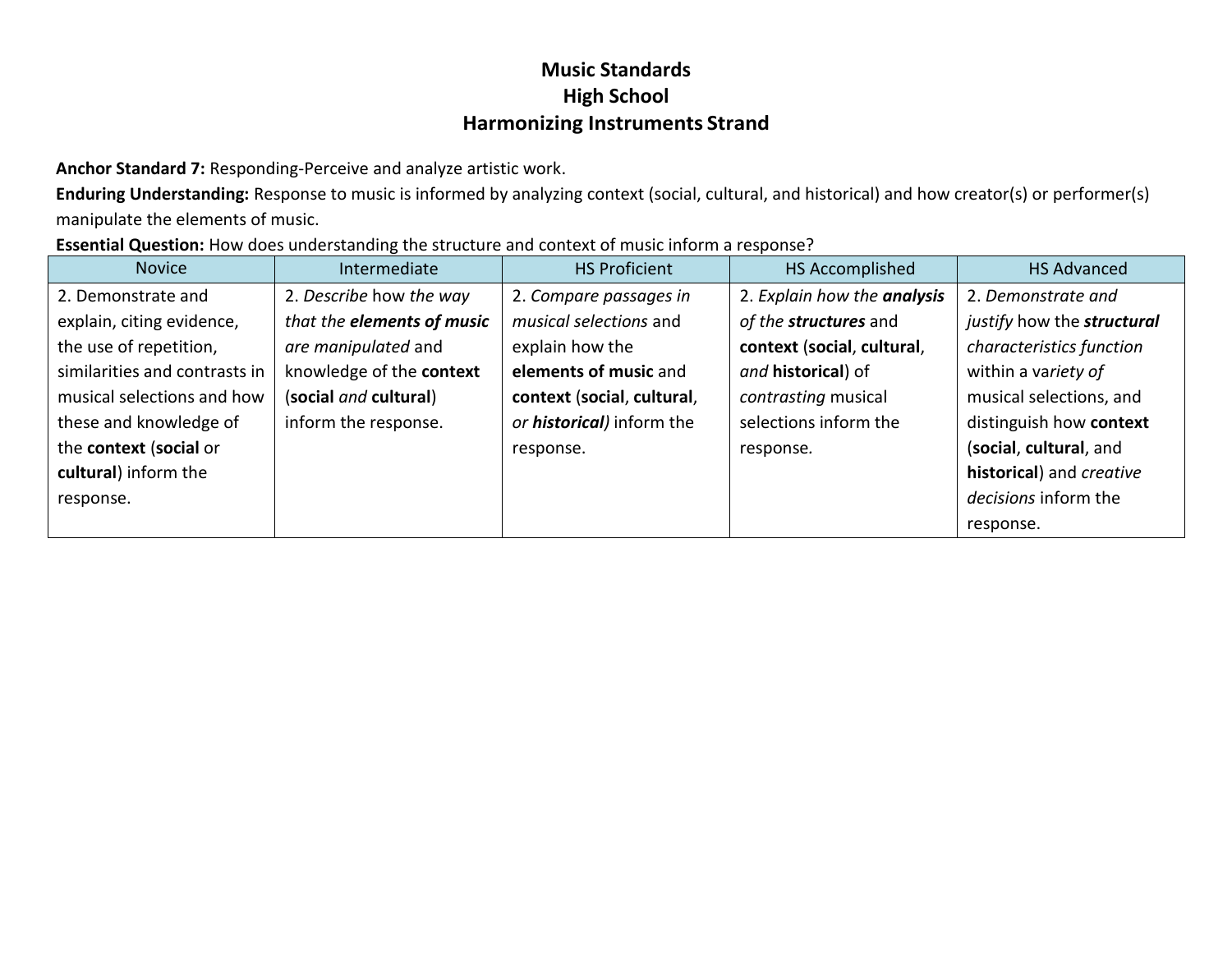**Anchor Standard 8:** Responding-Interpret intent and meaning in artistic work.

**Essential Understanding:** Through their use of elements and structures of music, creators and performers provide clues to their expressive intent. **Essential Question:** How do we discern the musical creators' and performers' expressive intent?

| <b>Novice</b>                | Intermediate                | <b>HS Proficient</b>        | HS Accomplished             | <b>HS Advanced</b>       |
|------------------------------|-----------------------------|-----------------------------|-----------------------------|--------------------------|
| MU.HI.8.RE2.HS1              | <b>MU.HI.8.RE2.HS2</b>      | MU.HI.8.RE2.HS3             | MU.HI.8.RE2.HS4             | <b>MU.HI.8.RE2.HS5</b>   |
| 1. Identify interpretations  | 2. Identify and support     | 2. Explain and support      | 2. Explain and support      | 2. Establish and justify |
| of the expressive intent     | interpretations of the      | interpretations of the      | interpretations of the      | interpretations of the   |
| and meaning of musical       | expressive intent and       | expressive intent and       | expressive intent and       | expressive intent and    |
| selections, referring to the | meaning of musical          | meaning of musical          | meaning of musical          | meaning of musical       |
| elements of music,           | selections, citing as       | selections, citing as       | selections, citing as       | selections by comparing  |
| context (personal or         | evidence the treatment of   | evidence the treatment of   | evidence the treatment of   | and synthesizing varied  |
| social), and (when           | the elements of music,      | the elements of music,      | the elements of music,      | researched sources,      |
| appropriate) the setting of  | context, and (when          | context (personal, social,  | context (personal, social,  | including reference to   |
| the text.                    | appropriate) the setting of | and cultural), and (when    | and cultural), and (when    | examples from other art  |
|                              | the text.                   | appropriate) the setting of | appropriate) the setting of | forms.                   |
|                              |                             | the text, and outside       | the text, and varied        |                          |
|                              |                             | sources.                    | researched sources.         |                          |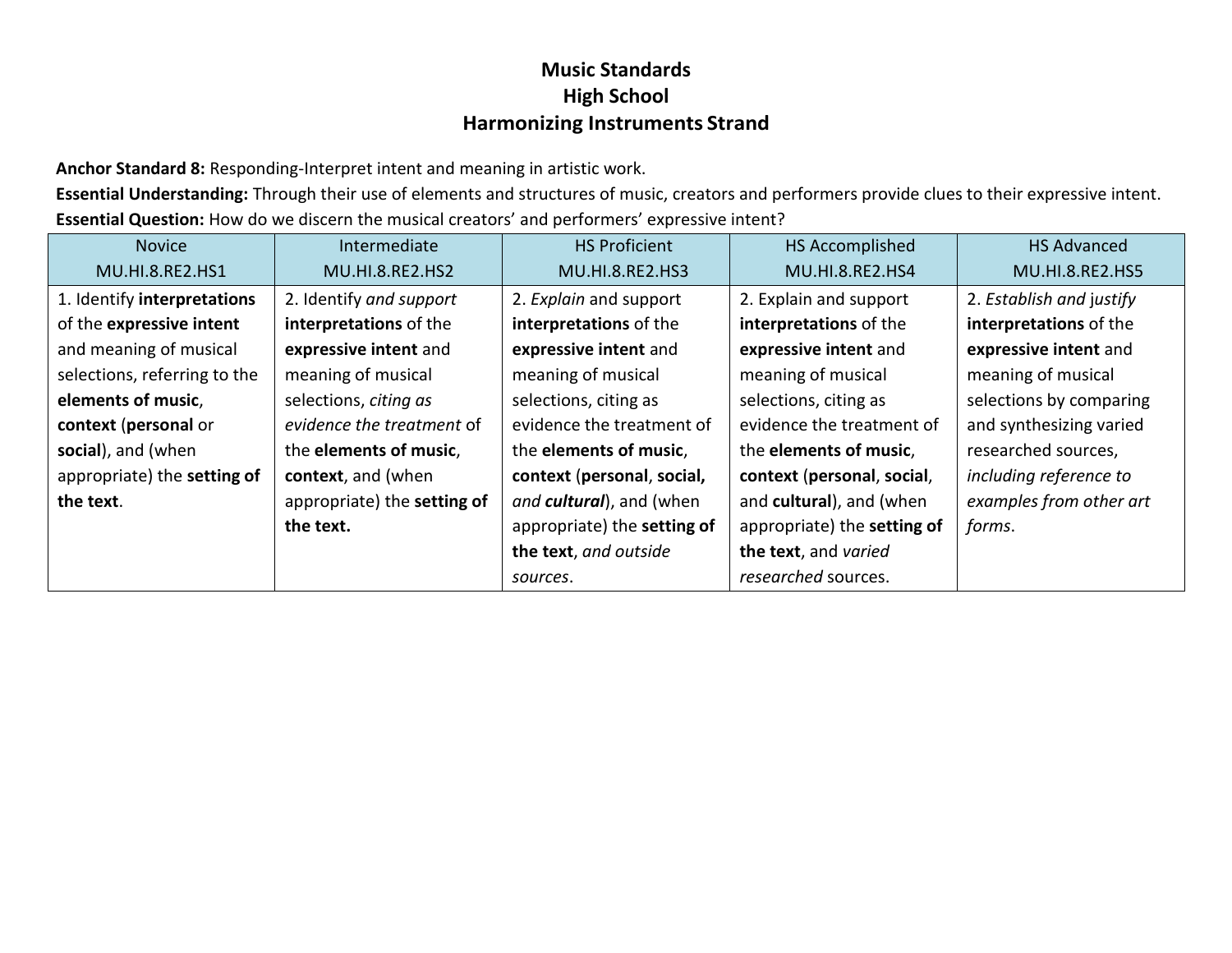**Anchor Standard 9:** Responding-Apply criteria to evaluate artistic work.

**Enduring Understanding:** The personal evaluation of musical work(s) and performance(s) is informed by analysis, interpretation, and established criteria.

**Essential Question:** How do we judge the quality of musical work(s) and performance(s)?

| <b>Novice</b>              | Intermediate                 | <b>HS Proficient</b>       | HS Accomplished              | <b>HS Advanced</b>          |
|----------------------------|------------------------------|----------------------------|------------------------------|-----------------------------|
| MU.HI.9.RE3.HS1            | MU.HI.9.RE3.HS2              | MU.HI.9.RE3.HS3            | MU.HI.9.RE3.HS4              | MU.HI.9.RE3.HS5             |
| 1. Identify and describe   | 1. Explain the influence of  | 1. Develop and apply       | 1. Apply <i>personally</i> - | 1. Develop and justify      |
| how interest, experiences, | experiences and contexts     | teacher-provided and       | developed and                | evaluations of a variety of |
| and contexts (personal or  | (personal, social, or        | established criteria based | established criteria based   | individual and small group  |
| social) effect the         | cultural) on interest in and | on personal preference,    | on research, personal        | musical selections for      |
| evaluation of music.       | the evaluation of a varied   | analysis, and context      | preference, analysis,        | listening based on          |
|                            | repertoire of music.         | (personal, social, and     | interpretation, expressive   | personally-developed and    |
|                            |                              | cultural) to evaluate      | intent, and musical          | established criteria,       |
|                            |                              | individual and small group | qualities to evaluate        | personal decision making,   |
|                            |                              | musical selections for     | contrasting individual and   | and knowledge and           |
|                            |                              | listening.                 | small group musical          | understanding of context.   |
|                            |                              |                            | selections for listening.    |                             |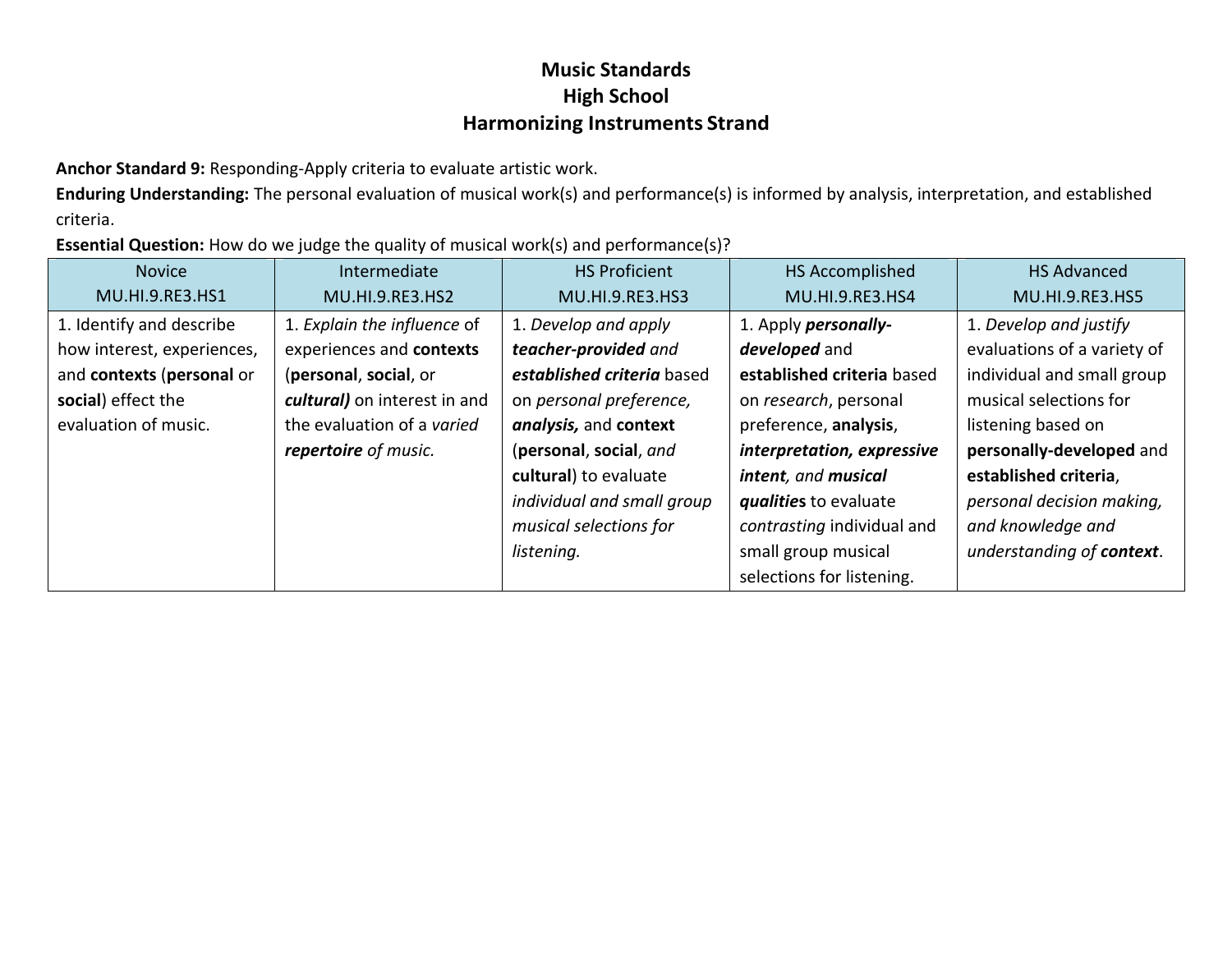**Anchor Standard 10:** Connecting-Synthesize and relate knowledge and personal experiences to make art.

**Enduring Understanding:** Musicians connect their personal interests, experiences, ideas, and knowledge to creating, performing, and responding. **Essential Question:** How do musicians make meaningful connections to creating, performing, and responding?

| <b>Novice</b>             | Intermediate               | <b>HS Proficient</b>          | <b>HS Accomplished</b>       | <b>HS Advanced</b>           |
|---------------------------|----------------------------|-------------------------------|------------------------------|------------------------------|
| MU.HI.10.CO1.HS1          | MU.HI.10.CO1.HS2           | MU.HI.10.CO1.HS3              | MU.HI.10.CO1.HS4             | MU.HI.10.CO1.HS5             |
| Demonstrate how           | Demonstrate how            | Demonstrate how               | Demonstrate how              | Demonstrate how              |
| interests, knowledge, and | interests, knowledge, and  | interests, knowledge, and     | interests, knowledge, and    | interests, knowledge, and    |
| skills relate to personal | skills relate to personal  | skills relate to personal     | skills relate to personal    | skills relate to personal    |
| choices and intent when   | choices and intent when    | choices and intent when       | choices and intent when      | choices and intent when      |
| creating, performing, and | creating, performing, and  | creating, performing, and     | creating, performing, and    | creating, performing, and    |
| responding to music.      | responding to music.       | responding to music.          | responding to music.         | responding to music.         |
| <b>Embedded within:</b>   | <b>Embedded within:</b>    | <b>Embedded within:</b>       | <b>Embedded within:</b>      | <b>Embedded within:</b>      |
| MU.HI.3.CR3.HS1.2 Share   | MU.HI.3.CR3.HS2.2 Share    | MU.HI.3.CR3.HS3.2             | MU.HI.3.CR3.HS4.2            | MU.HI.3.CR3.HS5.2            |
| final versions of simple  | final versions of melodies | Perform final versions of     | Perform final versions of    | Perform final versions of a  |
| melodies (such as two-    | (created over specified    | improvisations,               | compositions (forms such     | collection of compositions   |
| phrase) and chordal       | chord progressions or      | compositions (forms such      | as rounded binary or         | (representing a variety of   |
| accompaniments for        | AB/ABA forms) and two-     | as theme and variation or     | rondo), improvisations,      | forms and styles),           |
| given melodies,           | to-three-chord             | 12-bar blues) and three-      | accompaniment patterns       | improvisations in several    |
| demonstrating an          | accompaniments for given   | or-more-chord                 | in a variety of styles, and  | different styles, and        |
| understanding of how to   | melodies, demonstrating    | accompaniments in a           | harmonizations for given     | stylistically appropriate    |
| develop and organize      | an understanding of how    | variety of patterns (such     | melodies, demonstrating      | harmonizations for given     |
| personal musical ideas.   | to develop and organize    | as arpeggio, country and      | technical skills in applying | melodies, demonstrating      |
|                           | personal musical ideas.    | gallop strumming, finger      | principles of                | technical skills in applying |
|                           |                            | picking patterns),            | composition/improvisation    | principles of composition/   |
|                           |                            | demonstrating technical       | and originality in           | improvisation and            |
|                           |                            | skills in applying principles | developing and organizing    | originality in developing    |
|                           |                            | of                            | musical ideas.               | and organizing musical       |
|                           |                            | composition/improvisation     |                              | ideas.                       |
|                           |                            | and originality in            |                              |                              |